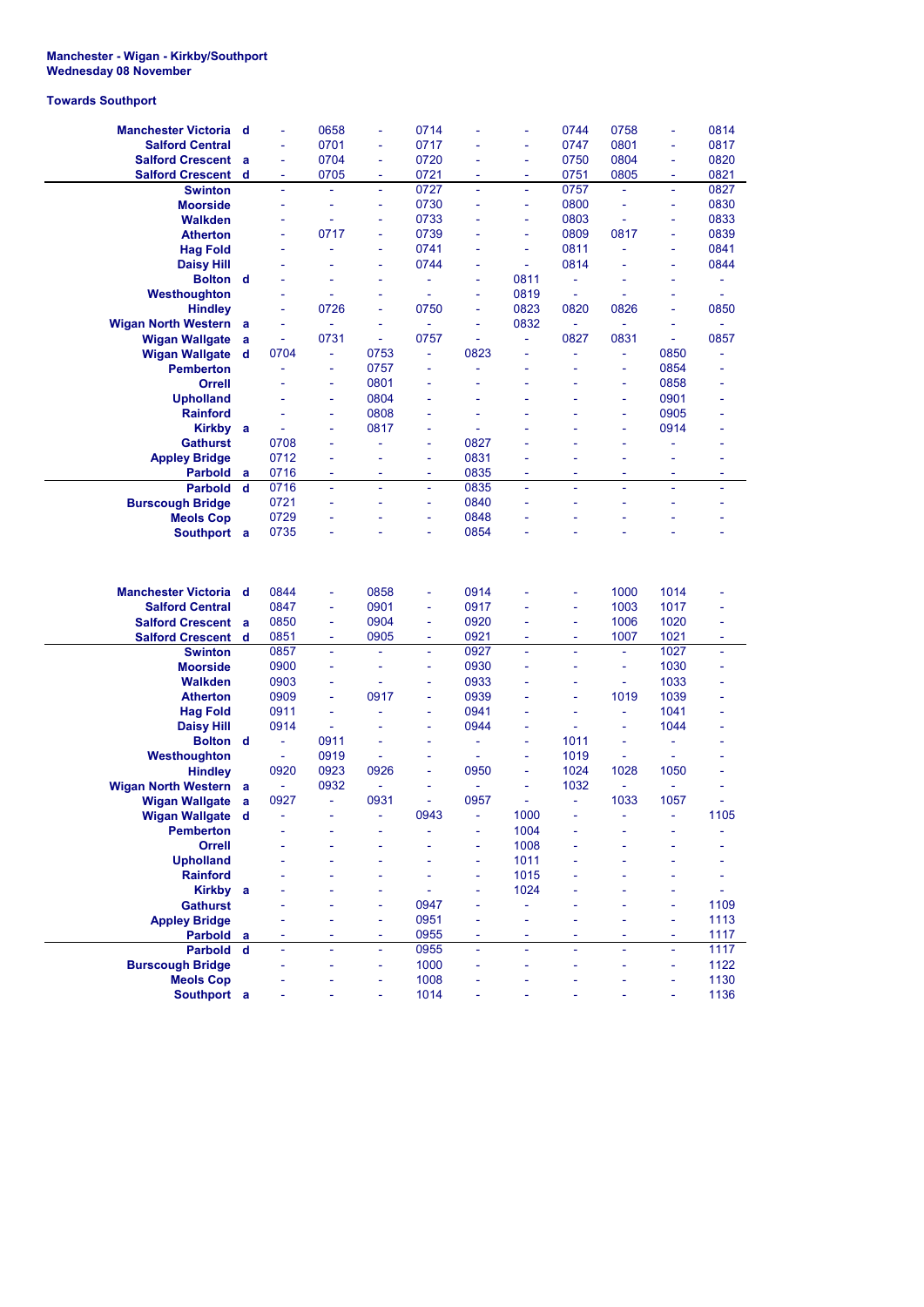| <b>Manchester Victoria</b> d           |        | 1100                     |                     | 1114         |      |                     |      | 1214                     |                | 1300                     | 1314 |
|----------------------------------------|--------|--------------------------|---------------------|--------------|------|---------------------|------|--------------------------|----------------|--------------------------|------|
| <b>Salford Central</b>                 |        | 1103                     | ä,                  | 1117         |      |                     | ä,   | 1217                     | ä,             | 1303                     | 1317 |
| <b>Salford Crescent a</b>              |        | 1106                     | ÷                   | 1120         |      |                     |      | 1220                     | ÷              | 1306                     | 1320 |
| <b>Salford Crescent</b>                | d      | 1107                     | ٠                   | 1121         |      |                     | ۰    | 1221                     | ٠              | 1307                     | 1321 |
| <b>Swinton</b>                         |        | ä,                       | $\bar{\phantom{a}}$ | 1127         | ä,   | $\bar{\phantom{a}}$ | ÷,   | 1227                     | ä,             | ÷.                       | 1327 |
| <b>Moorside</b>                        |        | ä,                       | ÷,                  | 1130         | ä,   |                     | ä,   | 1230                     |                | ÷                        | 1330 |
|                                        |        | ä,                       | ä,                  |              |      |                     | ä,   | 1233                     |                |                          |      |
| <b>Walkden</b>                         |        |                          |                     | 1133         |      |                     |      |                          |                | ä,                       | 1333 |
| <b>Atherton</b>                        |        | 1119                     | ÷                   | 1139         |      |                     |      | 1239                     |                | 1319                     | 1339 |
| <b>Hag Fold</b>                        |        | L,                       | ä,                  | 1141         |      |                     | ä,   | 1241                     |                | ä,                       | 1341 |
| <b>Daisy Hill</b>                      |        |                          | ÷                   | 1144         |      | ÷                   | ÷,   | 1244                     | ÷              | $\overline{\phantom{a}}$ | 1344 |
| <b>Bolton</b> d                        |        |                          | L                   |              |      | ä,                  | 1211 | $\bar{\phantom{a}}$      | 1311           | L,                       | ä,   |
| Westhoughton                           |        | ä,                       | ä,                  | ٠            |      | ÷                   | 1219 | $\Box$                   | 1319           | ÷                        | ٠    |
| <b>Hindley</b>                         |        | 1128                     | ÷                   | 1150         |      | ÷                   | 1223 | 1250                     | 1324           | 1328                     | 1350 |
| <b>Wigan North Western</b>             | a      | ÷                        | ٠                   | ä,           |      | ä,                  | 1232 | $\omega$                 | 1332           | $\blacksquare$           | u,   |
| <b>Wigan Wallgate</b>                  | a      | 1133                     | $\blacksquare$      | 1157         | ÷    | $\blacksquare$      | ÷,   | 1257                     | ä,             | 1333                     | 1357 |
| <b>Wigan Wallgate</b>                  | d      | ÷                        | 1153                |              | 1250 | 1253                |      |                          |                | L,                       |      |
| <b>Pemberton</b>                       |        | $\overline{\phantom{a}}$ | 1157                | ٠            | ÷,   | 1257                |      |                          |                |                          |      |
| Orrell                                 |        | ۰                        | 1201                |              | ÷,   | 1301                |      |                          |                |                          |      |
| <b>Upholland</b>                       |        | ÷,                       | 1204                |              | ä,   | 1304                |      |                          |                |                          |      |
| <b>Rainford</b>                        |        | ÷                        | 1208                |              | ÷    | 1308                |      |                          |                |                          |      |
| Kirkby a                               |        | ä,                       | 1217                |              | ä,   | 1317                |      |                          |                |                          |      |
| <b>Gathurst</b>                        |        |                          | ä,                  | ä,           | 1254 | ÷,                  |      |                          |                |                          |      |
| <b>Appley Bridge</b>                   |        |                          |                     | ÷            | 1258 | ÷                   |      |                          |                |                          |      |
| <b>Parbold</b>                         | a      | $\overline{\phantom{a}}$ | ۰                   | ÷            | 1302 | ٠                   | ۰    | ٠                        | ٠              | ÷                        | ۰    |
| <b>Parbold</b>                         | d      | ä,                       | ä,                  | ä,           | 1302 | ä,                  | ä,   | ä,                       | ä,             | ä,                       | ä,   |
| <b>Burscough Bridge</b>                |        |                          | L                   | ÷,           | 1307 | ä,                  |      |                          |                | L,                       |      |
| <b>Meols Cop</b>                       |        |                          |                     | ä,           | 1315 |                     |      |                          |                |                          |      |
| Southport a                            |        |                          |                     | ä,           | 1321 |                     |      |                          |                |                          |      |
|                                        |        |                          |                     |              |      |                     |      |                          |                |                          |      |
|                                        |        |                          |                     |              |      |                     |      |                          |                |                          |      |
| Manchester Victoria d                  |        | ä,                       | 1400                | ÷            | 1414 |                     | ä,   | 1500                     | 1514           | ä,                       | 1600 |
| <b>Salford Central</b>                 |        | ÷                        | 1403                | ÷            | 1417 |                     | ÷,   | 1503                     | 1517           | ÷,                       | 1603 |
| <b>Salford Crescent</b>                | a      | ÷                        | 1406                | ä,           | 1420 |                     | ä,   | 1506                     | 1520           | ÷,                       | 1606 |
| <b>Salford Crescent</b>                | d      | $\overline{\phantom{a}}$ | 1407                | ÷            | 1421 | ÷                   | ÷,   | 1507                     | 1521           | $\overline{\phantom{a}}$ | 1607 |
| <b>Swinton</b>                         |        | ä,                       |                     | ä,           | 1427 | ä,                  |      | $\sim$                   | 1527           | ä,                       |      |
| <b>Moorside</b>                        |        | ä,                       | ä,                  | ä,           | 1430 | ä,                  | ä,   | $\overline{\phantom{a}}$ | 1530           | ä,                       |      |
| <b>Walkden</b>                         |        | ä,                       | ÷                   | ÷            | 1433 |                     | ä,   | $\blacksquare$           | 1533           | ÷                        | ٠    |
| <b>Atherton</b>                        |        |                          | 1419                | ä,           | 1439 |                     |      | 1519                     | 1539           | L,                       | 1619 |
| <b>Hag Fold</b>                        |        |                          | ä,                  | ÷            | 1441 | ä,                  | ä,   | ÷,                       | 1541           | ÷                        | ä,   |
| <b>Daisy Hill</b>                      |        |                          |                     |              | 1444 |                     |      | ä,                       | 1544           | $\blacksquare$           |      |
| <b>Bolton</b> d                        |        |                          | ä,                  | ٠            | ä,   | ÷,                  | 1511 | $\blacksquare$           | ä,             | 1611                     | ä,   |
| Westhoughton                           |        |                          | ÷                   |              | ä,   | ÷                   | 1519 | $\blacksquare$           | $\blacksquare$ | 1619                     | ÷,   |
| <b>Hindley</b>                         |        |                          | 1428                |              | 1450 | ä,                  | 1524 | 1528                     | 1550           | 1623                     | 1628 |
| <b>Wigan North Western</b>             | а      |                          | ÷                   |              |      | ä,                  | 1532 | $\blacksquare$           | ÷              | 1632                     |      |
| <b>Wigan Wallgate</b>                  | a      | ÷                        | 1433                |              | 1457 | ä,                  | ä,   | 1533                     | 1557           | ä,                       | 1633 |
| Wigan Wallgate d                       |        | 1400                     |                     | 1445         |      | 1500                |      |                          |                |                          |      |
| <b>Pemberton</b>                       |        | 1404                     |                     |              | ÷    | 1504                |      |                          |                |                          |      |
| Orrell                                 |        | 1408                     |                     |              |      | 1508                |      |                          |                |                          |      |
| <b>Upholland</b>                       |        | 1411                     |                     |              | ä,   | 1511                |      |                          |                |                          |      |
| <b>Rainford</b>                        |        | 1415                     |                     |              |      | 1515                |      |                          |                |                          |      |
| Kirkby a                               |        | 1424                     |                     |              |      | 1524                |      |                          |                |                          |      |
| <b>Gathurst</b>                        |        |                          | ÷                   | 1449         |      | ÷,                  |      |                          |                |                          |      |
|                                        |        |                          |                     |              |      |                     |      |                          |                |                          |      |
| <b>Appley Bridge</b><br><b>Parbold</b> |        | ÷                        | ÷                   | 1453<br>1457 | ÷    | ä,                  |      |                          |                |                          |      |
|                                        | a<br>d | ä,                       | ä,                  |              | ä,   | ä,                  |      |                          |                |                          |      |
| <b>Parbold</b>                         |        |                          | ÷,                  | 1457<br>1502 |      |                     |      |                          |                |                          |      |
| <b>Burscough Bridge</b>                |        |                          | ÷,                  |              |      |                     |      |                          |                |                          |      |
| <b>Meols Cop</b><br>Southport a        |        |                          |                     | 1510<br>1516 |      |                     |      |                          |                |                          |      |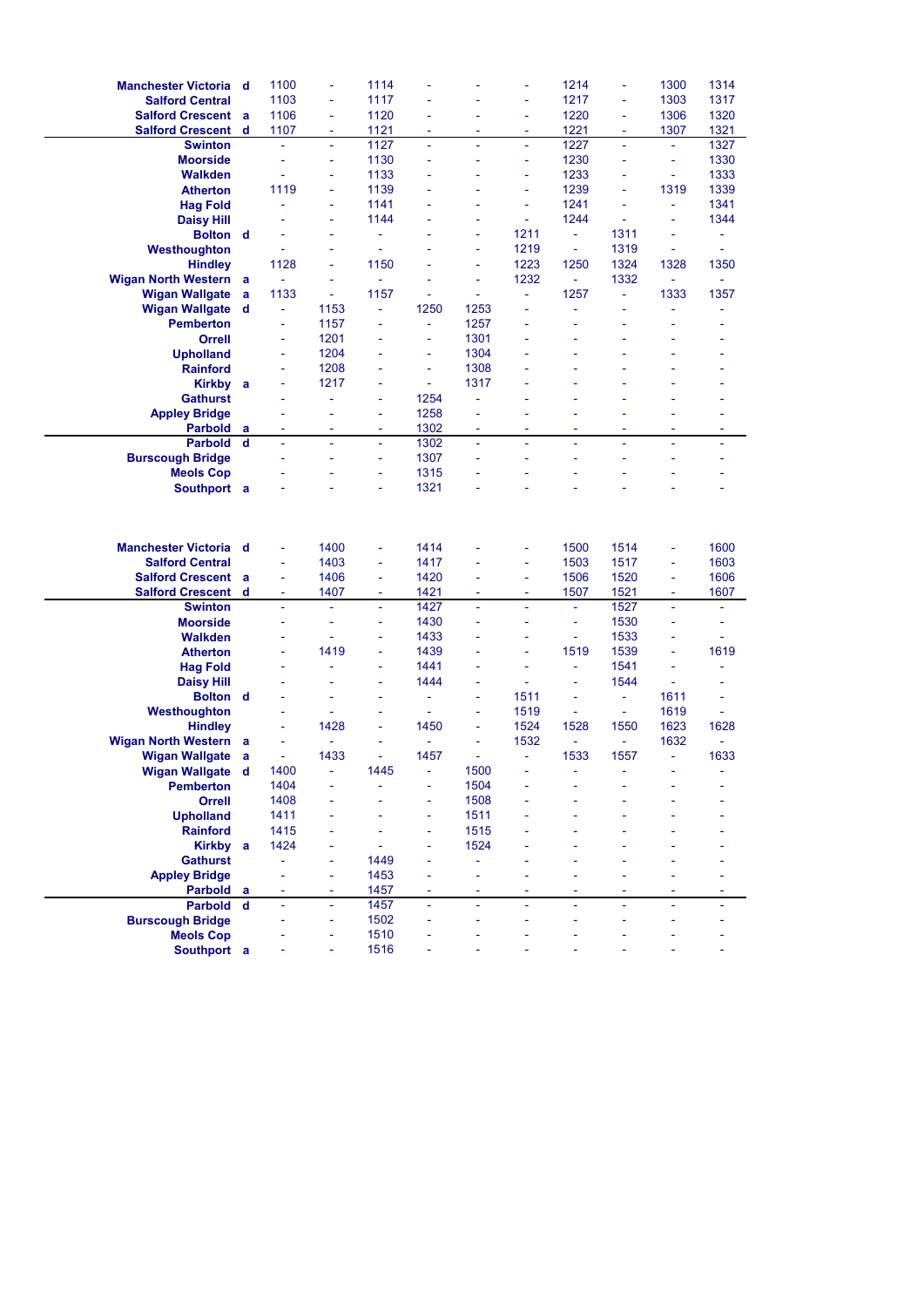| <b>Manchester Victoria</b> d |   |      | ۰    | 1614 | 1644 | ۰    | 1658 | 1714 | ۰    | 1744                     |      |
|------------------------------|---|------|------|------|------|------|------|------|------|--------------------------|------|
| <b>Salford Central</b>       |   |      | ٠    | 1617 | 1647 | ÷    | 1701 | 1717 | ä,   | 1747                     |      |
| <b>Salford Crescent a</b>    |   |      | ۰    | 1620 | 1650 | ۰    | 1704 | 1720 | ۰    | 1750                     |      |
| <b>Salford Crescent</b>      | d |      | ٠    | 1621 | 1651 | ۰    | 1705 | 1721 | ۰    | 1751                     |      |
| <b>Swinton</b>               |   | ٠    | ٠    | 1627 | 1657 | ÷    | ٠    | 1727 | ۰    | 1757                     | ٠    |
| <b>Moorside</b>              |   |      | ۰    | 1630 | 1700 |      |      | 1730 | ۰    | 1800                     |      |
| <b>Walkden</b>               |   |      | ٠    | 1633 | 1703 |      | ÷,   | 1733 | ä,   | 1803                     |      |
| <b>Atherton</b>              |   |      | ٠    | 1639 | 1709 | ۰    | 1717 | 1739 | ۰    | 1809                     |      |
| <b>Hag Fold</b>              |   |      | ۰    | 1641 | 1711 |      |      | 1741 | ۰    | 1811                     |      |
| <b>Daisy Hill</b>            |   |      | ٠    | 1644 | 1714 |      | ٠    | 1744 | ä,   | 1814                     |      |
| <b>Bolton</b> d              |   |      | ٠    | ٠    | ٠    | 1711 | ٠    |      | ۰    | $\overline{\phantom{a}}$ | 1811 |
| Westhoughton                 |   |      |      |      | ٠    | 1719 |      |      |      | ۰                        | 1819 |
| <b>Hindley</b>               |   |      | ٠    | 1650 | 1720 | 1723 | 1726 | 1750 | ä,   | 1820                     | 1823 |
| <b>Wigan North Western</b> a |   |      | ٠    |      | ٠    | 1732 |      |      | ۰    | ٠                        | 1830 |
| <b>Wigan Wallgate</b>        | a |      |      | 1657 | 1727 |      | 1731 | 1757 |      | 1827                     |      |
| <b>Wigan Wallgate</b>        | d | 1645 | 1650 |      |      | ۰    |      |      | 1805 |                          |      |
| <b>Pemberton</b>             |   | ٠    | 1654 |      | ۰    | ۳    |      | ٠    |      | ٠                        |      |
| Orrell                       |   | ٠    | 1658 |      |      |      |      |      |      |                          |      |
| <b>Upholland</b>             |   | ۰    | 1701 |      |      |      |      |      |      |                          |      |
| <b>Rainford</b>              |   | ÷,   | 1705 |      | ۰    |      |      |      |      | ٠                        |      |
| <b>Kirkby</b>                | a |      | 1714 |      |      |      |      |      |      |                          |      |
| <b>Gathurst</b>              |   | 1649 |      |      |      |      |      | ۰    | 1809 | ٠                        |      |
| <b>Appley Bridge</b>         |   | 1653 | ۰    |      |      |      |      | ۰    | 1813 |                          |      |
| <b>Parbold</b>               | a | 1657 | ٠    |      | ۰    |      | ٠    | ۰    | 1817 | ۰                        |      |
| <b>Parbold</b>               | d | 1657 | ÷,   |      |      |      |      | ۰    | 1817 |                          | ۰    |
| <b>Burscough Bridge</b>      |   | 1702 |      |      |      |      |      | ۰    | 1822 |                          |      |
| <b>Meols Cop</b>             |   | 1710 |      |      |      |      |      | ٠    | 1830 |                          |      |
| Southport a                  |   | 1716 |      |      |      |      |      | ۰    | 1836 |                          |      |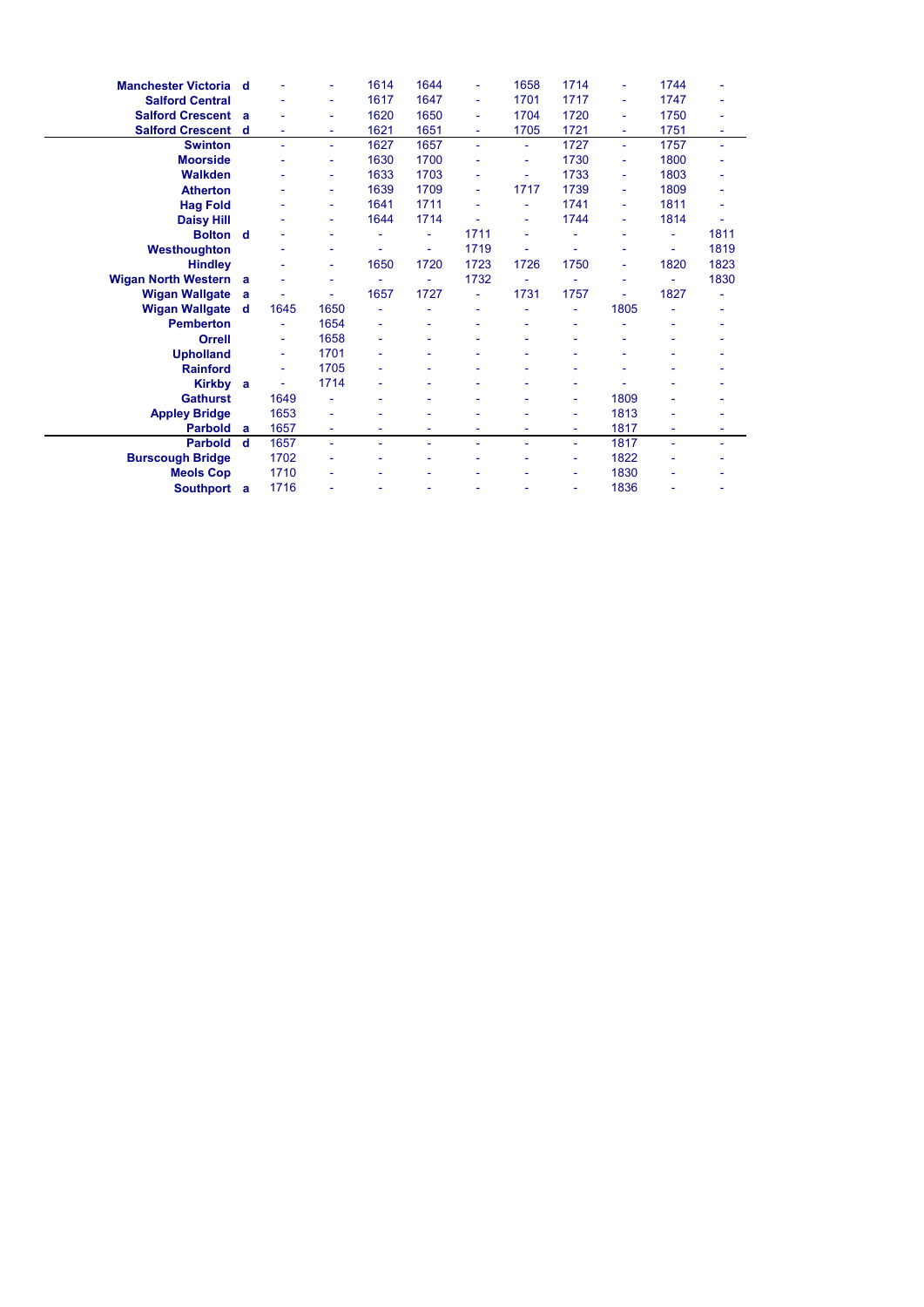| <b>Manchester Victoria</b> | d | 1814 |      |
|----------------------------|---|------|------|
| <b>Salford Central</b>     |   | 1817 |      |
| <b>Salford Crescent</b>    | a | 1820 |      |
| <b>Salford Crescent</b>    | d | 1821 |      |
| <b>Swinton</b>             |   | 1827 | L,   |
| <b>Moorside</b>            |   | 1830 |      |
| <b>Walkden</b>             |   | 1833 |      |
| <b>Atherton</b>            |   | 1839 |      |
| <b>Hag Fold</b>            |   | 1841 |      |
| <b>Daisy Hill</b>          |   | 1844 |      |
| <b>Bolton</b>              | d |      |      |
| Westhoughton               |   |      |      |
| <b>Hindley</b>             |   | 1850 |      |
| <b>Wigan North Western</b> | a |      |      |
| <b>Wigan Wallgate</b>      | a | 1857 |      |
| <b>Wigan Wallgate</b>      | d |      | 1925 |
| <b>Pemberton</b>           |   |      |      |
| Orrell                     |   |      |      |
| <b>Upholland</b>           |   |      |      |
| <b>Rainford</b>            |   |      |      |
| <b>Kirkby</b>              | a |      |      |
| <b>Gathurst</b>            |   |      | 1929 |
| <b>Appley Bridge</b>       |   |      | 1933 |
| <b>Parbold</b>             | a | ۰    | 1937 |
| <b>Parbold</b>             | d |      | 1937 |
| <b>Burscough Bridge</b>    |   |      | 1942 |
| <b>Meols Cop</b>           |   |      | 1950 |
| <b>Southport</b>           | a |      | 1956 |
|                            |   |      |      |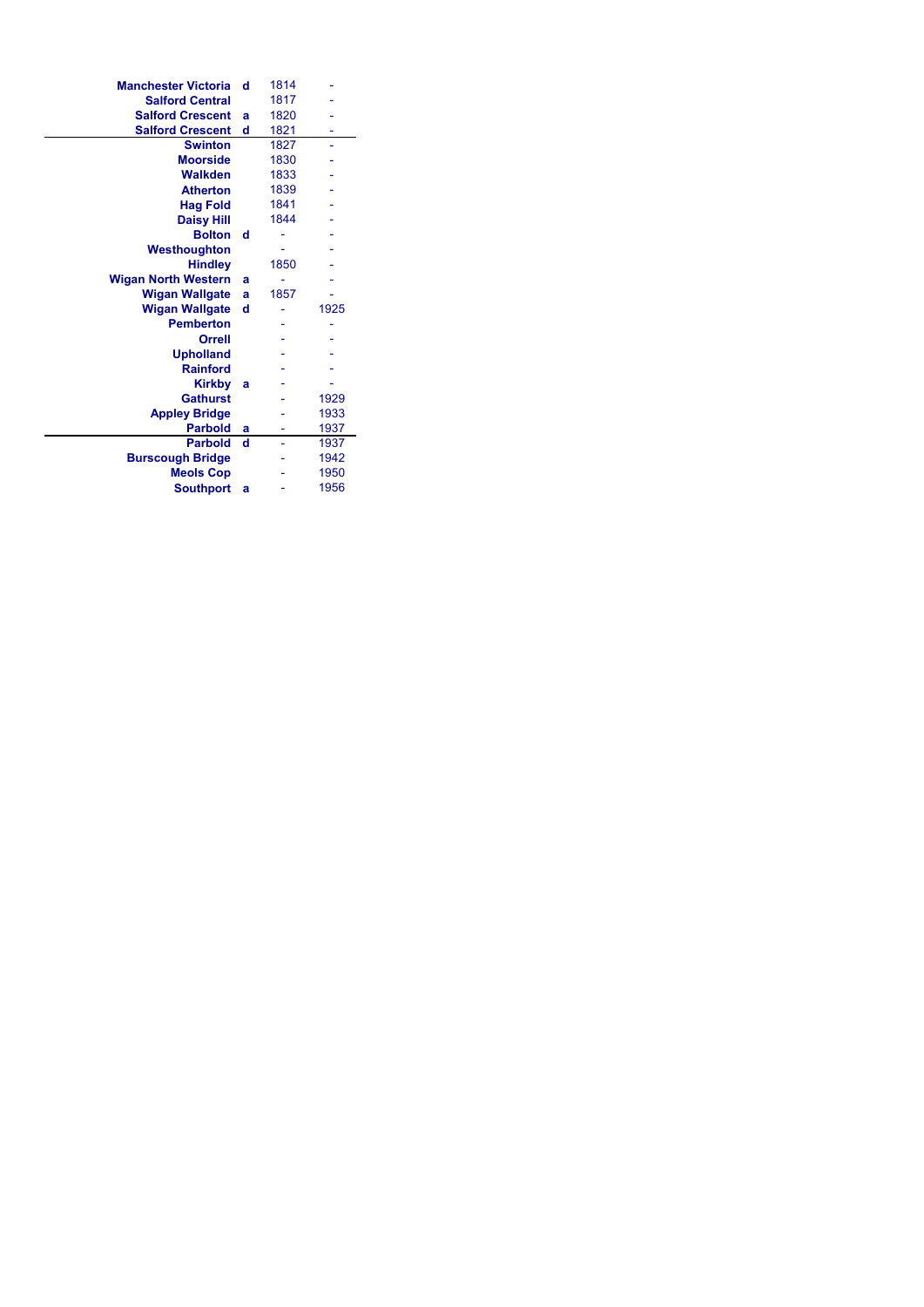## **Towards Manchester Victoria**

| Southport d                                            |          | 0621           | ä,             | ÷              | ä,      | ä,             | $\blacksquare$      | 0740           | L,                  | ä,             | ä,           |
|--------------------------------------------------------|----------|----------------|----------------|----------------|---------|----------------|---------------------|----------------|---------------------|----------------|--------------|
| <b>Meols Cop</b>                                       |          | 0626           |                |                |         |                | ä,                  | 0745           |                     |                |              |
| <b>Burscough Bridge</b>                                |          | 0635           |                |                |         |                |                     | 0754           |                     |                |              |
| Parbold a                                              |          | 0639           |                |                |         |                |                     | 0758           | -                   |                |              |
| Parbold d                                              |          | 0640           |                |                |         |                | ä,                  | 0759           | L                   |                |              |
| <b>Appley Bridge</b>                                   |          | 0644           | ä,             | ٠              | ä,      | Ē,             | ÷                   | 0803           | ä,                  | ÷,             | ÷            |
| <b>Gathurst</b>                                        |          | 0648           |                |                |         |                |                     | 0807           | ۳                   |                |              |
| Kirkby d                                               |          |                | ä,             | ä,             |         | ä,             | $\bar{\phantom{a}}$ | ä,             | L,                  | ä,             |              |
| <b>Rainford</b>                                        |          |                |                |                |         |                |                     |                |                     |                |              |
| <b>Upholland</b>                                       |          |                |                |                |         |                |                     |                |                     |                |              |
| Orrell                                                 |          |                |                |                |         |                |                     |                |                     |                |              |
| <b>Pemberton</b>                                       |          |                |                |                |         |                |                     |                |                     |                |              |
| <b>Wigan Wallgate</b>                                  | a        | 0653           |                |                |         |                | ÷                   | 0812           |                     |                |              |
| <b>Wigan Wallgate</b>                                  | d        | ÷              | 0700           | 0709           | ä,      | 0739           | 0800                | ä,             | 0817                | ÷,             | 0839         |
| <b>Wigan North Western</b>                             | <b>d</b> | ۰              |                | L,             | 0740    | ä,             | $\sim$              |                | L                   | 0840           |              |
| <b>Hindley</b>                                         |          | ÷              | 0705           | 0714           | 0746    | 0744           | 0805                | ٠              | 0822                | 0846           | 0844         |
| Westhoughton                                           |          |                | ä,             | ÷              | 0751    |                |                     |                | ä,                  | 0851           |              |
| Bolton a                                               |          | ٠              | ٠              | ÷,             | 0802    | ÷,             |                     | ÷,             | $\bar{\phantom{a}}$ | 0902           | ä,           |
| <b>Daisy Hill</b>                                      |          | ÷,             | ÷,             | 0718           | ÷,      | 0748           | ÷,                  | Ξ              | 0826                | ä,             | 0848         |
| <b>Hag Fold</b>                                        |          |                | ÷,             | 0721           | ä,      | 0751           |                     | ÷,             | 0829                | ä,             | 0851         |
| <b>Atherton</b>                                        |          | L,             | 0712           | 0724           | ÷       | 0754           | 0812                | ä,             | 0832                | $\blacksquare$ | 0854         |
| <b>Walkden</b>                                         |          |                | ä,             | 0729           | ä,      | 0759           |                     |                | 0837                | ä,             | 0859         |
| <b>Moorside</b>                                        |          |                | ٠              | 0733           | ä,      | 0803           |                     | ä,             | 0841                | ä,             | 0903         |
| <b>Swinton</b>                                         |          |                | ÷              | 0735           | ۰       | 0805           | ä,                  | ä,             | 0843                | ÷              | 0905         |
| <b>Salford Crescent</b>                                | a        | ÷,             | 0727           | 0743           | ä,      | 0817           | 0827                | ä,             | 0853                | ä,             | 0913         |
| <b>Salford Crescent</b>                                | d        | ٠              | 0728           | 0743           | ÷       | 0817           | 0828                | ۰              | 0853                | $\blacksquare$ | 0913         |
| <b>Salford Central</b>                                 |          |                | 0731           | 0747           | ä,      | 0820           | 0831                |                | 0856                | ä,             | 0917         |
| <b>Manchester Victoria</b>                             | a        | ÷              | 0736           | 0750           | ä,      | 0826           | 0834                | ÷,             | 0900                | ä,             | 0920         |
|                                                        |          |                |                |                |         |                |                     |                |                     |                |              |
|                                                        |          |                |                |                |         |                |                     |                |                     |                |              |
| Southport d                                            |          |                |                |                | ä,      | 0900           | ä,                  |                | L,                  | 1020           | ä,           |
| <b>Meols Cop</b>                                       |          |                |                |                | ä,      | 0905           |                     |                | L,                  | 1025           | ä,           |
| <b>Burscough Bridge</b>                                |          |                |                |                | ÷       | 0914           |                     |                | ÷,                  | 1034           |              |
| <b>Parbold</b>                                         | a        |                |                | ٠              | ٠       | 0918           | ٠                   | ۰              | ÷,                  | 1038           | ٠            |
| <b>Parbold</b>                                         | d        | ä,             | ä,             | ä,             | ÷,      | 0919           | $\bar{\phantom{a}}$ | L,             | ä,                  | 1039           | ä,           |
| <b>Appley Bridge</b>                                   |          |                |                | ٠              | ä,<br>٠ | 0923           | ä,<br>÷,            |                | ä,<br>L,            | 1043           | ÷            |
| <b>Gathurst</b>                                        |          |                | ä,             | ÷              | ÷       | 0927           |                     | ä,             | ä,                  | 1047           | ÷,           |
| Kirkby d                                               |          | 0820           |                |                |         | ÷<br>$\bar{a}$ | 0927                |                |                     | ÷,<br>ä,       | 1030         |
| <b>Rainford</b>                                        |          | 0828<br>0832   |                |                |         | ÷              | 0935<br>0939        |                |                     | ÷              | 1038<br>1042 |
| <b>Upholland</b><br>Orrell                             |          | 0835           |                |                |         | ä,             | 0942                |                |                     | L,             | 1045         |
| <b>Pemberton</b>                                       |          | 0838           |                |                |         | ä,             | 0945                |                |                     | ÷,             | 1048         |
| Wigan Wallgate                                         | -a       | 0844           |                |                |         | 0932           | 0951                |                | ۳                   | 1052           | 1054         |
| <b>Wigan Wallgate</b>                                  | d        | $\bar{a}$      | 0900           | 0909           |         |                | $\sim$              | 1000           | 1009                |                |              |
| <b>Wigan North Western</b>                             | d        | $\blacksquare$ | ÷              | ä,             | 0940    |                | $\blacksquare$      | ä,             | L,                  | ä,             |              |
| <b>Hindley</b>                                         |          |                | 0905           | 0914           | 0946    |                |                     | 1005           | 1014                |                |              |
| Westhoughton                                           |          | ÷,             | ÷,             | ÷              | 0951    | ä,             | $\blacksquare$      | ä,             |                     | ÷,             |              |
| Bolton a                                               |          |                | ÷,             | $\blacksquare$ | 1002    |                | ÷                   | ÷.             | ÷                   | ÷              |              |
| <b>Daisy Hill</b>                                      |          | ÷              | ٠              | 0918           | ä,      |                | ä,                  | ٠              | 1018                |                |              |
| <b>Hag Fold</b>                                        |          |                | $\blacksquare$ | 0921           | ä,      |                | ÷,                  | ÷,             | 1021                |                |              |
| <b>Atherton</b>                                        |          | ä,             | 0912           | 0924           |         |                | ä,                  | 1012           | 1024                |                |              |
| <b>Walkden</b>                                         |          | ۳              | $\Box$         | 0929           |         |                | ÷,                  | $\equiv$       | 1029                |                |              |
| <b>Moorside</b>                                        |          | ÷,             | $\equiv$       | 0933           | ä,      |                | ä,                  | ÷.             | 1033                |                |              |
| <b>Swinton</b>                                         |          | ۰              | $\equiv$       | 0935           | ۰       |                | $\sim$              | $\blacksquare$ | 1035                |                |              |
| <b>Salford Crescent a</b>                              |          | ä,             | 0927           | 0943           | ä,      | ä,             | ä,                  | 1027           | 1043                | ä,             | ä,           |
| <b>Salford Crescent d</b>                              |          | ÷,             | 0928           | 0943           |         |                | ÷,                  | 1028           | 1043                |                |              |
| <b>Salford Central</b><br><b>Manchester Victoria</b> a |          | ä,             | 0931<br>0934   | 0946<br>0950   |         |                | $\blacksquare$      | 1031<br>1034   | 1046<br>1050        |                |              |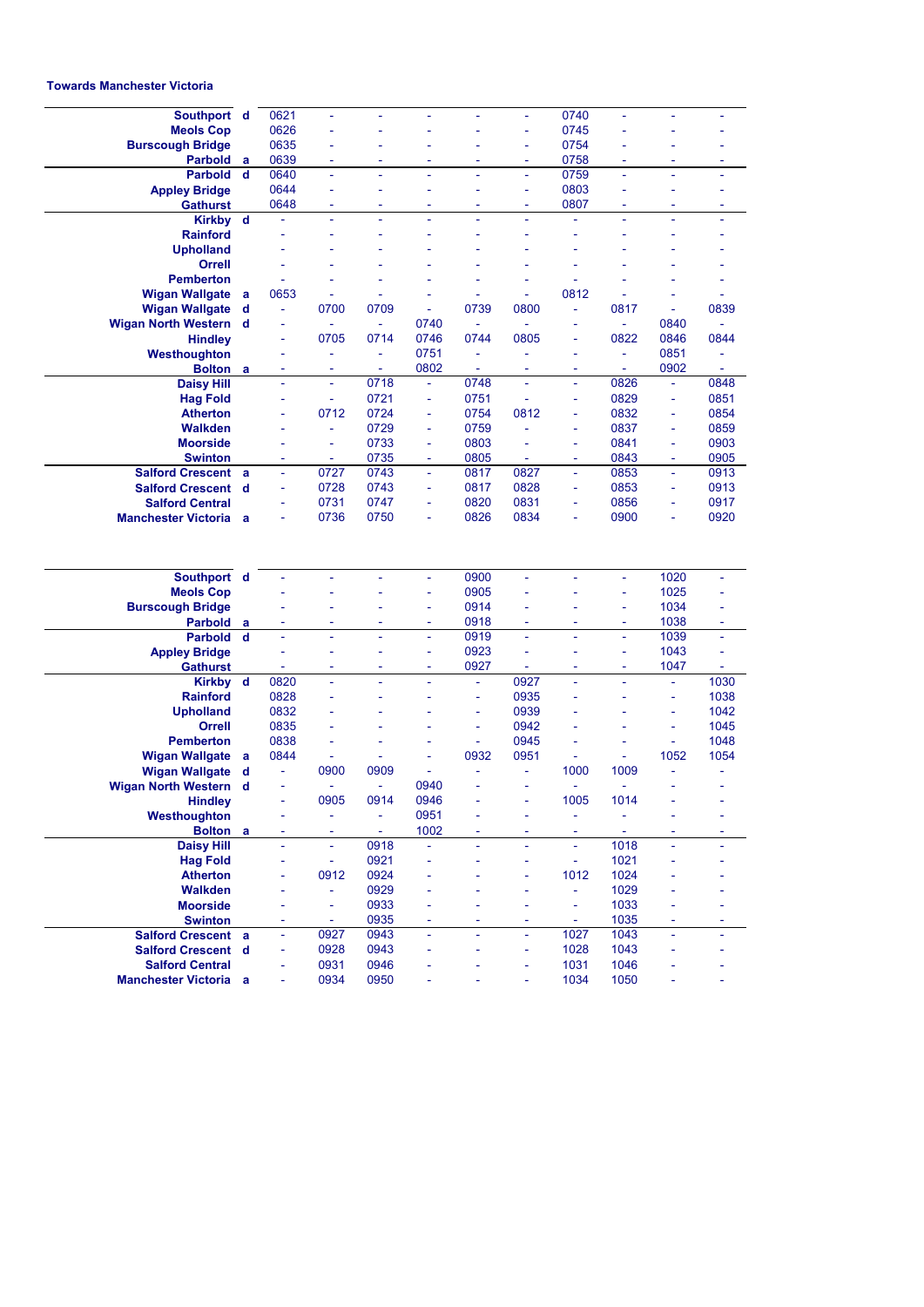| Southport d                                            |   |                          |              |      |                | ä,   | 1200                     | ä,                       |                          |                          | ä,                       |
|--------------------------------------------------------|---|--------------------------|--------------|------|----------------|------|--------------------------|--------------------------|--------------------------|--------------------------|--------------------------|
| <b>Meols Cop</b>                                       |   |                          |              |      |                | ä,   | 1205                     |                          |                          |                          |                          |
| <b>Burscough Bridge</b>                                |   |                          |              |      |                | ä,   | 1214                     |                          |                          |                          |                          |
| Parbold                                                | a |                          |              |      |                |      | 1218                     |                          |                          |                          |                          |
| <b>Parbold</b>                                         | d | ä,                       | L,           | L    |                | ä,   | 1219                     | ä,                       | L                        | ä,                       | ä,                       |
| <b>Appley Bridge</b>                                   |   | ۳                        | ÷            | ۳    | ÷              | ÷    | 1223                     | ٠                        |                          | ÷                        | ۰                        |
| <b>Gathurst</b>                                        |   |                          |              | ÷,   | ä,             | ÷    | 1227                     |                          | L,                       | ÷,                       | ÷                        |
| <b>Kirkby</b>                                          | d | ÷,                       | ÷            | ä,   |                | ä,   | $\blacksquare$           | 1223                     | ä,                       | ä,                       | 1327                     |
| <b>Rainford</b>                                        |   |                          |              |      |                |      | ÷                        | 1231                     |                          | ÷,                       | 1335                     |
|                                                        |   |                          |              |      |                |      | ä,                       | 1235                     |                          | ÷                        | 1339                     |
| <b>Upholland</b>                                       |   |                          |              |      |                |      |                          |                          |                          |                          |                          |
| Orrell                                                 |   |                          |              |      |                | ٠    | ÷,                       | 1238                     |                          | ÷                        | 1342                     |
| <b>Pemberton</b>                                       |   |                          |              |      |                |      | L,                       | 1241                     |                          | ÷                        | 1345                     |
| <b>Wigan Wallgate</b>                                  | a |                          |              |      |                | L,   | 1232                     | 1247                     |                          | ÷,                       | 1351                     |
| <b>Wigan Wallgate</b>                                  | d | 1109                     | ÷            | 1200 | 1209           | ÷    |                          | $\bar{\phantom{a}}$      | 1300                     | 1309                     |                          |
| Wigan North Western d                                  |   | $\blacksquare$           | 1140         | ä,   | ä,             | 1240 |                          | ä,                       | ÷,                       | ä,                       |                          |
| <b>Hindley</b>                                         |   | 1114                     | 1146         | 1205 | 1214           | 1246 |                          | ÷,                       | 1305                     | 1314                     |                          |
| Westhoughton                                           |   | ä,                       | 1151         | ÷,   | ÷,             | 1251 |                          |                          | ä,                       | ä,                       |                          |
| <b>Bolton</b>                                          | a | $\overline{\phantom{a}}$ | 1202         | ٠    | $\blacksquare$ | 1302 | $\overline{\phantom{a}}$ | $\overline{\phantom{a}}$ | ۰                        | ÷                        | ٠                        |
| Daisy Hill                                             |   | 1118                     | ä,           | ÷,   | 1218           | L,   | L,                       | ä,                       | ä,                       | 1318                     | ä,                       |
| <b>Hag Fold</b>                                        |   | 1121                     | ä,           | ÷,   | 1221           | L    |                          |                          | $\bar{\phantom{a}}$      | 1321                     |                          |
| <b>Atherton</b>                                        |   | 1124                     | ä,           | 1212 | 1224           | ä,   |                          | ÷                        | 1312                     | 1324                     |                          |
| <b>Walkden</b>                                         |   | 1129                     |              | ä,   | 1229           |      |                          |                          | ä,                       | 1329                     |                          |
| <b>Moorside</b>                                        |   | 1133                     | ä,           | ä,   | 1233           | ä,   |                          |                          | ä,                       | 1333                     |                          |
| <b>Swinton</b>                                         |   | 1135                     | ä,           | ÷,   | 1235           | ä,   | ä,                       | ٠                        | $\bar{a}$                | 1335                     | ä,                       |
| <b>Salford Crescent</b>                                | a | 1143                     | ä,           | 1228 | 1243           | L,   |                          | ÷,                       | 1328                     | 1343                     | ä,                       |
|                                                        |   |                          |              |      |                | ä,   |                          |                          |                          |                          | L                        |
| <b>Salford Crescent d</b>                              |   | 1143                     | ÷            | 1229 | 1243           |      |                          | ÷                        | 1329                     | 1343                     |                          |
| <b>Salford Central</b>                                 |   | 1147                     | ä,           | 1232 | 1246           |      |                          | ä,                       | 1332                     | 1346                     |                          |
| <b>Manchester Victoria</b> a                           |   | 1150                     | ÷            | 1235 | 1250           |      |                          | ÷                        | 1335                     | 1350                     |                          |
|                                                        |   |                          |              |      |                |      |                          |                          |                          |                          |                          |
| Southport d                                            |   |                          |              | ä,   | 1400           |      |                          |                          |                          |                          |                          |
| <b>Meols Cop</b>                                       |   |                          |              | ÷    | 1405           |      |                          |                          |                          |                          |                          |
| <b>Burscough Bridge</b>                                |   |                          |              |      | 1414           |      |                          |                          |                          |                          |                          |
| <b>Parbold</b>                                         | a |                          |              | ٠    | 1418           | ä,   |                          |                          |                          | ÷,                       |                          |
| <b>Parbold</b>                                         | d | L,                       | L,           | ä,   | 1419           | ä,   | ÷                        | ÷.                       |                          | ä,                       | ä,                       |
| <b>Appley Bridge</b>                                   |   |                          | ä,           | ÷,   | 1423           | ä,   |                          |                          |                          | ä,                       | L                        |
| <b>Gathurst</b>                                        |   | ÷                        | ٠            | ٠    | 1427           | ÷    | $\overline{\phantom{a}}$ | $\sim$                   | $\overline{\phantom{a}}$ | $\overline{\phantom{a}}$ | $\overline{\phantom{a}}$ |
| Kirkby d                                               |   | ä,                       | ä,           | ä,   | $\equiv$       | 1430 | L,                       | ä,                       | ä,                       | 1530                     | ä,                       |
| <b>Rainford</b>                                        |   |                          |              |      | ä,             | 1438 |                          |                          | L,                       | 1538                     |                          |
| <b>Upholland</b>                                       |   |                          |              |      | ÷              | 1442 |                          |                          | i,                       | 1542                     |                          |
| <b>Orrell</b>                                          |   |                          |              |      | ä,             | 1445 |                          |                          | L,                       | 1545                     |                          |
| <b>Pemberton</b>                                       |   |                          |              |      | ÷              | 1448 |                          |                          | L,                       | 1548                     |                          |
| <b>Wigan Wallgate</b>                                  | a |                          | ä,           |      | 1432           | 1454 |                          |                          |                          | 1554                     |                          |
| <b>Wigan Wallgate</b>                                  | d | 1400                     | 1409         |      |                | ä,   | 1500                     | 1509                     |                          |                          | 1600                     |
| Wigan North Western d                                  |   | $\sim$                   | ä,           | 1440 |                | ä,   | $\tilde{\phantom{a}}$    | ÷.                       | 1540                     | ä,                       | Ξ                        |
| <b>Hindley</b>                                         |   | 1405                     | 1414         | 1446 |                |      | 1505                     | 1514                     | 1546                     |                          | 1605                     |
| Westhoughton                                           |   | ÷                        | ÷,           | 1451 | ÷              |      | ÷                        | $\blacksquare$           | 1551                     | ÷                        | ÷                        |
| Bolton a                                               |   |                          | ÷            | 1502 |                |      |                          | $\overline{\phantom{a}}$ | 1602                     |                          |                          |
| <b>Daisy Hill</b>                                      |   | ÷,                       | 1418         | ÷    | ä,             | ä,   | ä,                       | 1518                     |                          | L,                       |                          |
| <b>Hag Fold</b>                                        |   | ÷                        | 1421         |      |                |      | ÷                        | 1521                     |                          | ÷                        | Ξ                        |
| <b>Atherton</b>                                        |   | 1412                     | 1424         |      |                |      | 1512                     | 1524                     |                          | ÷                        | 1612                     |
| <b>Walkden</b>                                         |   | ÷                        |              |      |                | ä,   | ÷                        | 1529                     |                          | ÷                        | ÷,                       |
|                                                        |   | ÷                        | 1429         |      |                |      | $\overline{\phantom{a}}$ |                          |                          |                          | L,                       |
| <b>Moorside</b>                                        |   |                          | 1433         | ٠    |                | ٠    | ÷,                       | 1533                     |                          | ÷,                       | $\equiv$                 |
| <b>Swinton</b>                                         |   | ÷                        | 1435         |      | ä,             |      |                          | 1535                     | ÷,                       | ä,                       |                          |
| <b>Salford Crescent a</b>                              |   | 1428                     | 1443         | ÷    |                | ÷    | 1528                     | 1543                     |                          |                          | 1628                     |
| <b>Salford Crescent d</b>                              |   | 1429                     | 1443         |      |                | ÷,   | 1529                     | 1543                     |                          | ä,                       | 1629                     |
| <b>Salford Central</b><br><b>Manchester Victoria</b> a |   | 1432<br>1435             | 1447<br>1450 |      |                | ÷    | 1532<br>1535             | 1546<br>1550             |                          | ÷                        | 1632<br>1635             |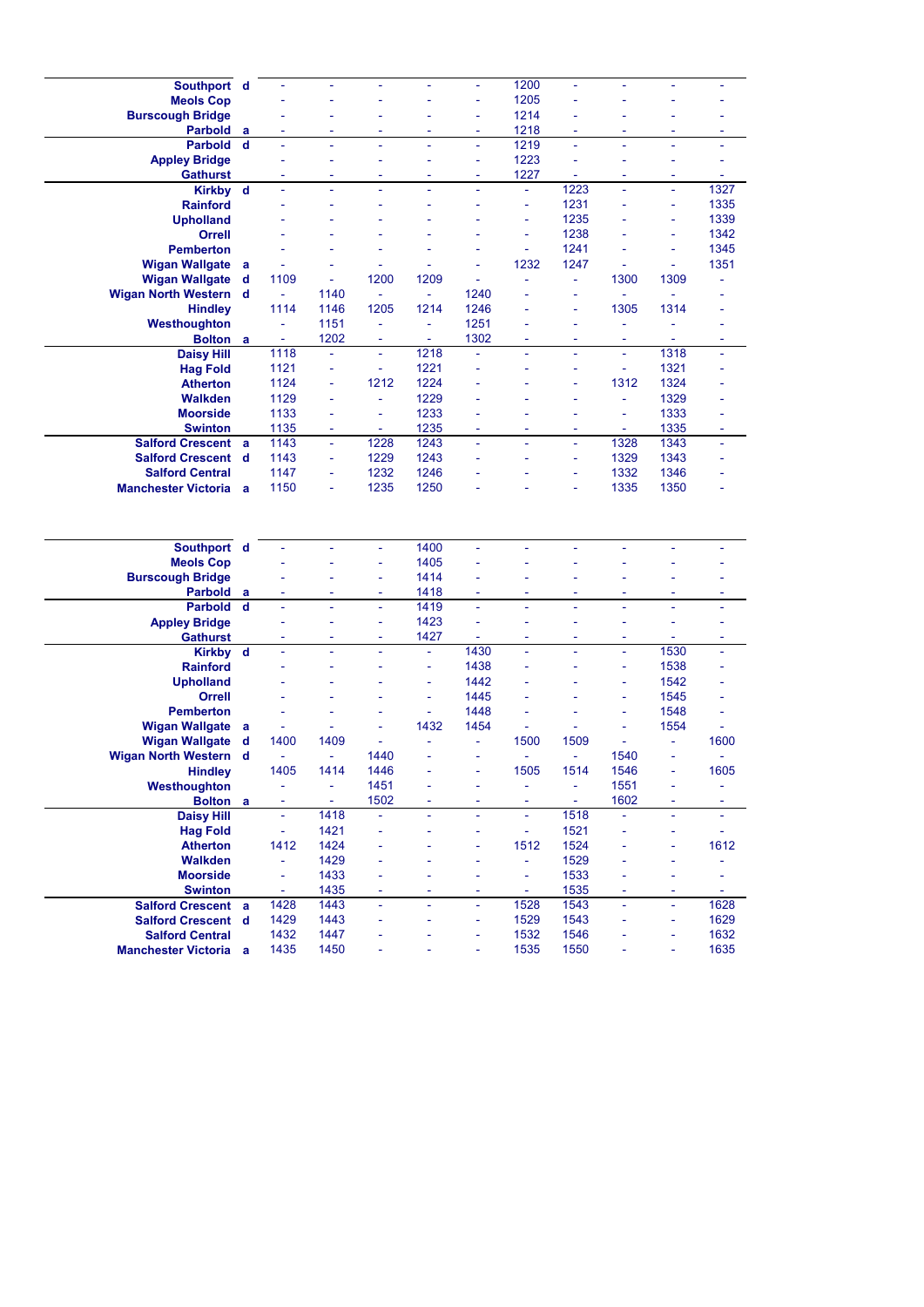| Southport d                  |          |      |      | 1600 | ä,   |                          |      |                          |      |      | 1720 |
|------------------------------|----------|------|------|------|------|--------------------------|------|--------------------------|------|------|------|
| <b>Meols Cop</b>             |          |      |      | 1605 |      |                          |      |                          |      |      | 1725 |
| <b>Burscough Bridge</b>      |          |      | ۰    | 1614 |      |                          |      |                          |      | ٠    | 1734 |
| <b>Parbold</b>               | a        |      |      | 1618 |      |                          |      |                          |      |      | 1738 |
| <b>Parbold</b>               | <b>d</b> | ä,   | ٠    | 1619 | u,   | ä,                       | ٠    |                          | ٠    | ٠    | 1739 |
| <b>Appley Bridge</b>         |          |      |      | 1623 |      |                          |      |                          |      |      | 1743 |
| <b>Gathurst</b>              |          |      |      | 1627 |      |                          |      |                          | ۰    |      | 1747 |
| Kirkby d                     |          | ٠    | ۰    | ä,   | ä,   | ۰                        | ٠    | ä,                       | ۰    | 1720 | ä,   |
| <b>Rainford</b>              |          |      |      |      |      |                          |      |                          | ۰    | 1728 |      |
| <b>Upholland</b>             |          |      |      |      |      |                          |      |                          | ۰    | 1732 |      |
| <b>Orrell</b>                |          |      |      |      |      | ٠                        |      |                          | ۰    | 1735 | ä,   |
| <b>Pemberton</b>             |          |      |      |      |      |                          |      |                          | ۰    | 1738 |      |
| <b>Wigan Wallgate</b>        | a        |      | ۰    | 1632 |      |                          |      |                          | ۳    | 1744 | 1752 |
| <b>Wigan Wallgate</b>        | d        | 1609 |      | ٠    | 1639 | 1700                     | 1709 | ۰                        | 1739 |      |      |
| Wigan North Western d        |          |      | 1640 | ۰    |      |                          |      | 1740                     |      |      |      |
| <b>Hindley</b>               |          | 1614 | 1646 | ÷    | 1644 | 1705                     | 1714 | 1746                     | 1744 |      |      |
| Westhoughton                 |          |      | 1651 | ۰    |      |                          |      | 1751                     |      |      |      |
| <b>Bolton</b> a              |          |      | 1702 | ٠    |      | ۰                        |      | 1802                     |      |      |      |
| <b>Daisy Hill</b>            |          | 1618 | ä,   | ٠    | 1648 | $\overline{\phantom{a}}$ | 1718 | $\overline{\phantom{0}}$ | 1748 | ٠    | ۰    |
| <b>Hag Fold</b>              |          | 1621 |      | ۰    | 1651 | ä,                       | 1721 | ٠                        | 1751 |      |      |
| <b>Atherton</b>              |          | 1624 |      | ۰    | 1654 | 1712                     | 1724 | ٠                        | 1754 |      |      |
| <b>Walkden</b>               |          | 1629 |      | ٠    | 1659 | ÷                        | 1729 | ٠                        | 1759 |      |      |
| <b>Moorside</b>              |          | 1633 |      | ۰    | 1703 | ÷                        | 1733 | ٠                        | 1803 |      |      |
| <b>Swinton</b>               |          | 1635 |      | ٠    | 1705 | ÷,                       | 1735 | ٠                        | 1805 | ٠    |      |
| <b>Salford Crescent</b>      | a        | 1643 | u,   | ٠    | 1715 | 1728                     | 1743 | u.                       | 1813 | ä,   | ۰    |
| <b>Salford Crescent</b>      | - d      | 1643 |      | ۰    | 1715 | 1729                     | 1743 | ٠                        | 1813 |      |      |
| <b>Salford Central</b>       |          | 1646 |      | ۰    | 1718 | 1732                     | 1746 | ٠                        | 1816 |      |      |
| <b>Manchester Victoria</b> a |          | 1650 |      |      | 1721 | 1735                     | 1750 |                          | 1820 |      |      |
|                              |          |      |      |      |      |                          |      |                          |      |      |      |

| <b>Southport</b>           | d |      | 1842 | 2000 |
|----------------------------|---|------|------|------|
| <b>Meols Cop</b>           |   |      | 1847 | 2005 |
| <b>Burscough Bridge</b>    |   |      | 1856 | 2014 |
| <b>Parbold</b>             | a |      | 1900 | 2018 |
| <b>Parbold</b>             | d |      | 1901 | 2019 |
| <b>Appley Bridge</b>       |   |      | 1905 | 2023 |
| <b>Gathurst</b>            |   |      | 1909 | 2027 |
| <b>Kirkby</b>              | d |      |      |      |
| <b>Rainford</b>            |   |      |      |      |
| <b>Upholland</b>           |   |      |      |      |
| <b>Orrell</b>              |   |      |      |      |
| <b>Pemberton</b>           |   |      |      |      |
| <b>Wigan Wallgate</b>      | a |      | 1914 | 2032 |
| <b>Wigan Wallgate</b>      | d | 1809 |      |      |
| <b>Wigan North Western</b> | d |      |      |      |
| <b>Hindley</b>             |   | 1814 |      |      |
| Westhoughton               |   |      |      |      |
| <b>Bolton</b>              | a |      |      |      |
| <b>Daisy Hill</b>          |   | 1818 |      |      |
| <b>Hag Fold</b>            |   | 1821 |      |      |
| <b>Atherton</b>            |   | 1824 |      |      |
| <b>Walkden</b>             |   | 1829 |      |      |
| <b>Moorside</b>            |   | 1833 |      |      |
| <b>Swinton</b>             |   | 1835 |      |      |
| <b>Salford Crescent</b>    | a | 1843 | ۰    |      |
| <b>Salford Crescent</b>    | d | 1843 |      |      |
| <b>Salford Central</b>     |   | 1846 |      |      |
| <b>Manchester Victoria</b> | a | 1850 |      |      |
|                            |   |      |      |      |

Timetable created 31/10/17.

Whilst every care has been taken to ensure the accuracy of the information in the timetables, we can accept no liability for any inaccuracies, and reserve the right to change information without further notice. Customers are advised to always check on the day of travel at National Rail Enquiries